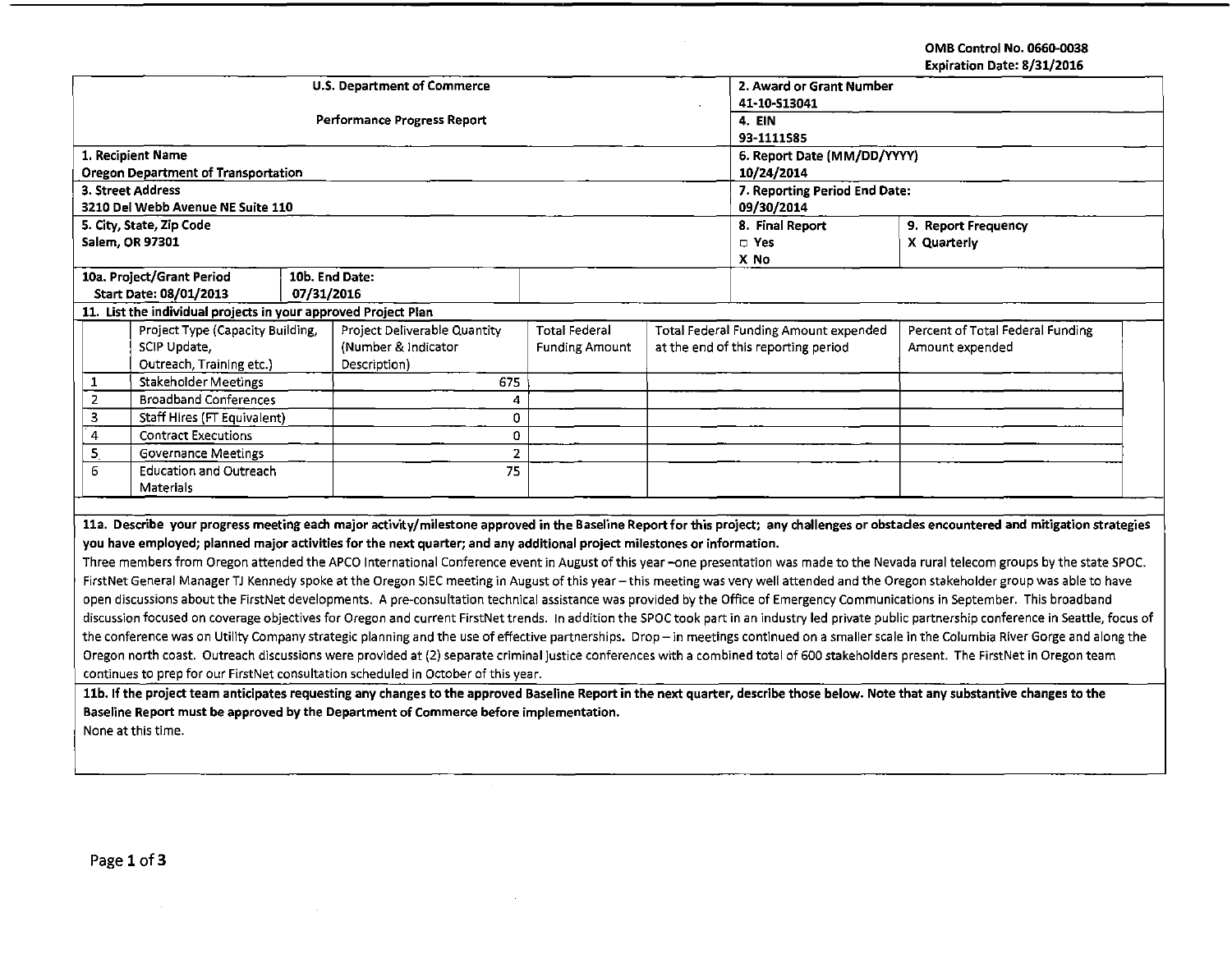llc. Provide any other information that would be useful to NTIA as it assesses this project's progress. Launched the FirstNet in Oregon lnfographic power-point to aid in presentations using the Oregon I nfographic.

## lld. Describe any success stories or best practices you have identified. Please be as specific as possible.

Local government support for our outreach and education efforts continues to be positive, and engaged.

#### 12. Personnel

12a. If the project is not fully staffed, describe how any lack of staffing may impact the project's time line and when the project will be fully staffed.

This action is delayed due to governance transition between the two state agencies (DAS and ODOT). Remaining 2 FTE are not likely to be hired prior to March of 2015. In the interim, staff assigned as match and consultant resources will be used as needed to support any efforts

### 12b. Staffing Table State is working on the development of the project team

| Job Title                              | FTE % | <b>Project(s) Assigned</b>        | Change                 |
|----------------------------------------|-------|-----------------------------------|------------------------|
| Statewide Interoperability Coordinator | 60%   | SLIGP project coordination (SPOC) | FTE functioning at 60% |
| Performance Manager                    | 20%   | Consultant coordination           | FTE functioning at 20% |
| Program Budget Manager                 | 5%    | Grant/finance management          | FTE functioning at 5%  |
|                                        |       |                                   |                        |

### 13. Subcontracts (Vendors and/or Subrecipients)

13a. Subcontracts Table – Include all subcontractors. The totals from this table must equal the "Subcontracts Total" in Question 14f.

| Name        | Subcontract Purpose | Type             | RFP/RFQ | Contract | Start  | End    | <b>Total Federal</b>   | <b>Total Matching</b>  | Project and % Assigned |
|-------------|---------------------|------------------|---------|----------|--------|--------|------------------------|------------------------|------------------------|
|             |                     | (Vendor/Subrec.) | Issued  | Executed | Date   | Date   | <b>Funds Allocated</b> | <b>Funds Allocated</b> |                        |
|             |                     |                  | (Y/N)   | (Y/N)    |        |        |                        |                        |                        |
| <b>SAIC</b> | Outreach            | Vendor           | No      | Yes      | 02/27/ | 01/31/ | \$1,188,778            | \$0                    | N/A                    |
|             |                     |                  |         |          | 2014   | 2015   | incl. \$248,575 in)    |                        |                        |
|             | ______              |                  |         |          |        |        | contingencies)         |                        |                        |

13b. Describe any challenges encountered with vendors and/or subrecipients.

None at this time.

### 14. Budget Worksheet

Columns 2, 3 and 4 must match your current project budget for the entire award, which is the SF-424A on file.

Only list matching funds that the Department of Commerce has already approved.

The Personnel Fringe Benefits percentage has been revised to 32% to more accurately reflect the actual expenditures.

| Project Budget Element (1)   | <b>Federal Funds</b> | Approved Matching | <b>Total Budget</b> | Federal Funds | Approved Matching Funds | Total Funds Expended (7) |
|------------------------------|----------------------|-------------------|---------------------|---------------|-------------------------|--------------------------|
|                              | Awarded (2)          | Funds (3)         | $\{4$               | Expended (5)  | Expended (6)            |                          |
| a. Personnel Salaries        | \$620,964            | \$344,581         | \$965,545           | \$68,163      | \$80,652                | \$148.815                |
| b. Personnel Fringe Benefits | \$167.339            | \$90,190          | \$257,529           | \$32,077      | \$37.954                | \$70,031                 |
| c. Travel                    | \$167,400            | \$30,841          | \$198,241           | \$15,767      | <b>S4,218</b>           | \$19,985                 |
| d. Eauipment                 | SO.                  | \$0               | \$0                 |               |                         |                          |
| e. Materials/Supplies        | \$5,400              | S0                | \$5,400             | \$1,458       |                         | \$1,458                  |
| f. Subcontracts Total        | \$1,187,345          | \$0               | \$1,187,345         | \$247,398     |                         | \$247,398                |
| g. Other                     | \$0                  | \$71,500          | \$71,500            | 51.158        | 57.468                  | \$8,626                  |
| h. Total Costs               | \$2,148,448          | \$537,112         | \$2,685,560         | \$366.021     | \$130,292               | \$496,313                |